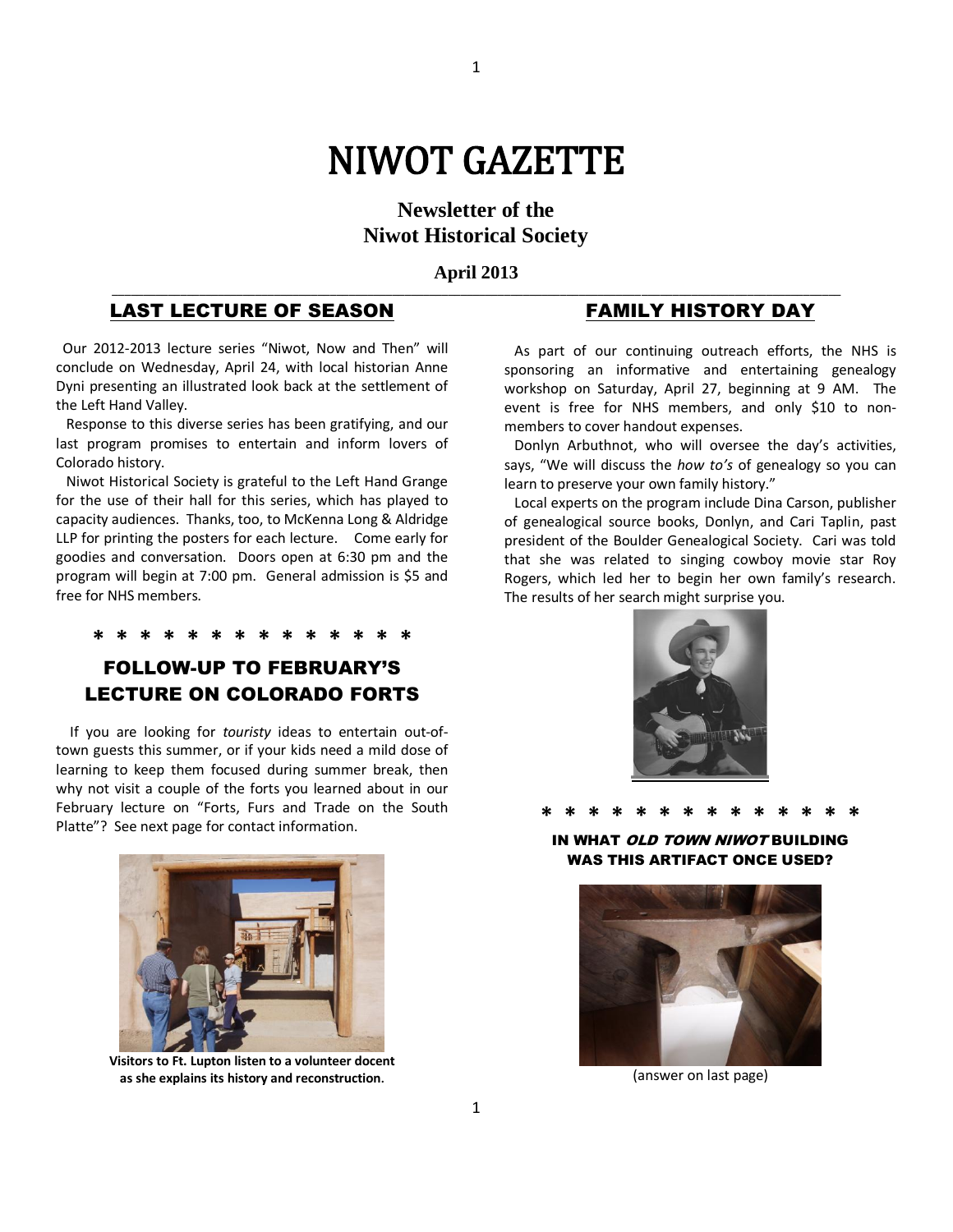### NEW NHS BOARD ELECTED AT ANNUAL MEETING



 Hard at work in their unofficial *board room* behind the Eye Opener coffee shop, the newly elected Historical Society board discusses activities for the coming year, including next season's lecture series. Pictured left to right are Donlyn Arbuthnot, Meri Gibb, Kathy Koehler, Rob Gordon, Laura Skaggs and Darwyn Herbst. Not shown are Connie Herbst. Mary Claire Collins and Anne Dyni.

### **\* \* \* \* \* \* \* \* \* \* \* \* \* \***

### CONTACT INFORMATION Platte River Fur-trading Forts (From page 1)

**Ft. Vasquez**: An 1835 fur trading fort owned and operated by the Colorado Historical Society. 970-785-2832 13412 US Highway 85, Platteville, CO.

**Ft. Lupton:** A reconstructed fort owned and operated by the South Platte Valley Historical Society. P.O. Box 633, Ft. Lupton, CO 80621 lancaster.lupton@spvhs.org. MAY 4: 7<sup>th</sup> Annual Heritage Fair MAY 24: Lancaster Rendezvous

**\* \* \* \* \* \* \* \* \* \* \* \* \* \*** 

### RECENT DONATIONS

 Two sizeable donations have recently been given to the NHS archives. Included among many photographs and legal documents are the original minutes book for Niwot's Odd Fellows Lodge #154 and certificates from its Mt. Hope Rebekah lodge #127. Of interest, too, are newspaper clippings collected by local grocer Sylvia Knaus as she led a successful campaign against the USPS in 1967, to save Niwot's post office from becoming a branch of the Boulder post office.



**Diagram of Niwot Cemetery** 



**1907-1909**

 As is sometimes the case with large donations, some items are not relevant locally, yet are of value to other repositories. After carefully examining the donated items, accessioning committee volunteers Diane Karash, Judy Dayhoff and Anne Dyni sent booklets, ditch documents, Longmont High School publications, cattle sales catalogs and potato growing handbooks to the Boulder Carnegie Library for Local History, the CSU library, North Dakota State University library, Longmont Museum, and the Boulder County Agricultural Heritage Center where they will be made available for research.